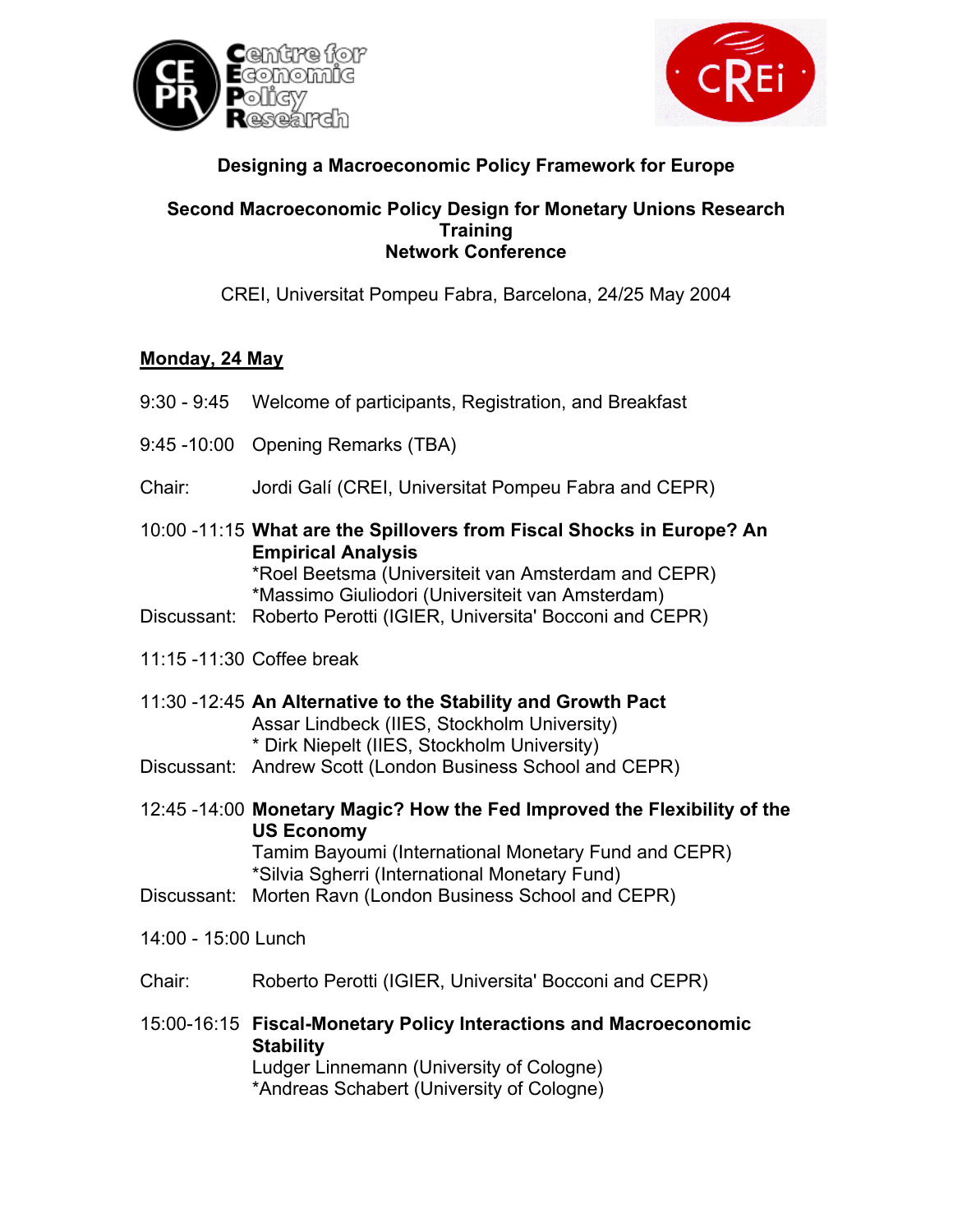



- Discussant: Alex Cukierman (Tel-Aviv University, CentER, Tilburg University and CEPR)
- 16:15 -16:30 Coffee break
- 16:30 -17:45 **Endogeneity of Currency Areas and Trade Blocks: Evidence from the Interwar Period**

\*Albrecht Ritschl (Humboldt Universität and CEPR) Nikolaus Wolf (London School of Economics)

Discussant: Lucrezia Reichlin (ECARES, Université Libre de Bruxelles and CEPR)

17:45 -19:00 **Optimal Stabilization Policy in a Currency Area** \*Tommaso Monacelli (IGIER, Università Bocconi and CEPR) \*Jordi Galí (CREI, Universitat Pompeu Fabra and CEPR) Discussant: Giancarlo Corsetti (European University Institute, Firenze,

- Universita di Roma III, Yale University and CEPR)
- 21:00 Dinner

### **Tuesday, 25 May**

- Chair: Jaume Ventura (CREI, Universitat Pompeu Fabra and CEPR)
- 10:00 -11:15 **Optimal Simple and Implementable Monetary and Fiscal Rules** Stephanie Schmitt-Grohe (Duke University and CEPR)
- Discussant: Robert Kollman (University of Bonn and CEPR)
- 11:15 -11:30 Coffee break
- 11:30 -12:45 **The Macroeconomic Effects of Fiscal Rules in the U.S. States** \*Antonio Fatás (INSEAD, Fontainebleau and CEPR) Ilian Mihov (INSEAD, Fontainebleau and CEPR)
- Discussant: David Vines (University of Oxford and CEPR)
- 12:45 -14:00 **Optimal Response to Inflation Differentials in a Currency Area** \*Pierpaolo Benigno (New York University and CEPR) Filippo Altissimo (European Central Bank and CEPR) \*Diego Rodriguez-Palenzuela (European Central Bank)
- Discussant: Roger E A Farmer (University of California, Los Angeles and CEPR)